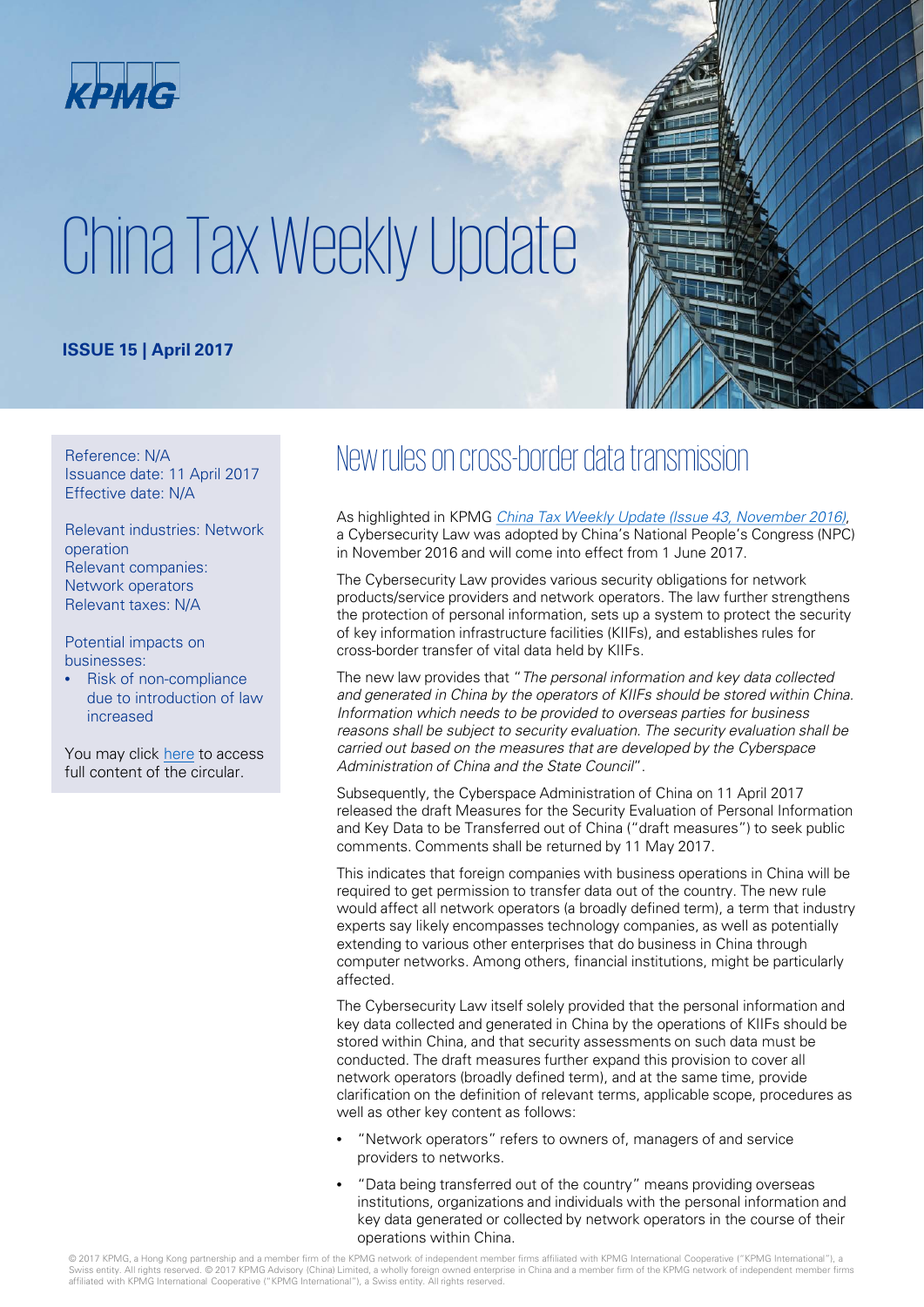- For the transmission of personal information out of the country, an explanation of and details on the purpose, scope, content and recipient (including their location) of the data to be transmitted must be given to the owner of the personal information. The transmission must be consented to by such owners.
- Prior to data being transferred out of the country, a network operator shall self-conduct a security assessment and be liable for the assessment results. The security assessment shall focus on the following:
	- \* Necessity for data to be transferred out of the country;
	- Where personal information is involved, an assessment shall be made on the quantity, scope, type and sensitivity of the personal information, as well as whether the owner of the personal information agrees to transfer his personal information out of the country;
	- Where important data is involved, an assessment shall be made on the quantity, scope, type and sensitivity of the important data;
	- $\triangle$  Security protection measures, the ability and proficiency of the data recipient, as well as the network security environment of the country or region where the data recipient is located;
	- Risks of leakage, damage, alteration and abuse of data after being transferred out of the country and further transferred;
	- \* Risks to national security, social and public interests, and personal interests arising from the transfer the data out of the country and the gathering of such data abroad.
- In any of the following circumstances, a network operator shall apply to its industrial supervisory authority or regulator to conduct a security assessment:
	- $\div$  The data to be transferred out of the country contains the personal information of more than 500,000 users;
	- $\cdot$  The quantity of the data to be transferred out of the country is more than 1,000 gigabytes;
	- The data to be transferred out of the country contains data related to nuclear facilities, chemical biology, national defense and the military industry, population and health, as well as the data of large-scale project activities, the marine environment and sensitive geographic information;
	- $\cdot$  The data to be transferred out of the country contains details on system vulnerabilities, security protection and other network security information of KIIFs;
	- A KIIF provides personal information and important data to overseas; or
	- Other data which may affect national security, and social and public interests, and are necessary for assessment as determined by the relevant industrial supervisory authority or regulator.
- Data shall not be transferred out of the country in any of the following circumstances:
	- The outbound transmission fails to be approved by the owner of the personal information, or may jeopardize personal interests;
	- The outbound transmission causes security risks to the nation's political system, economy, technology and defense, which may affect national security and jeopardize social and public interests;
	- Other data which are forbidden to be transferred out of the country as determined by the state cyberspace administration, public security authority, security authority and other relevant authorities.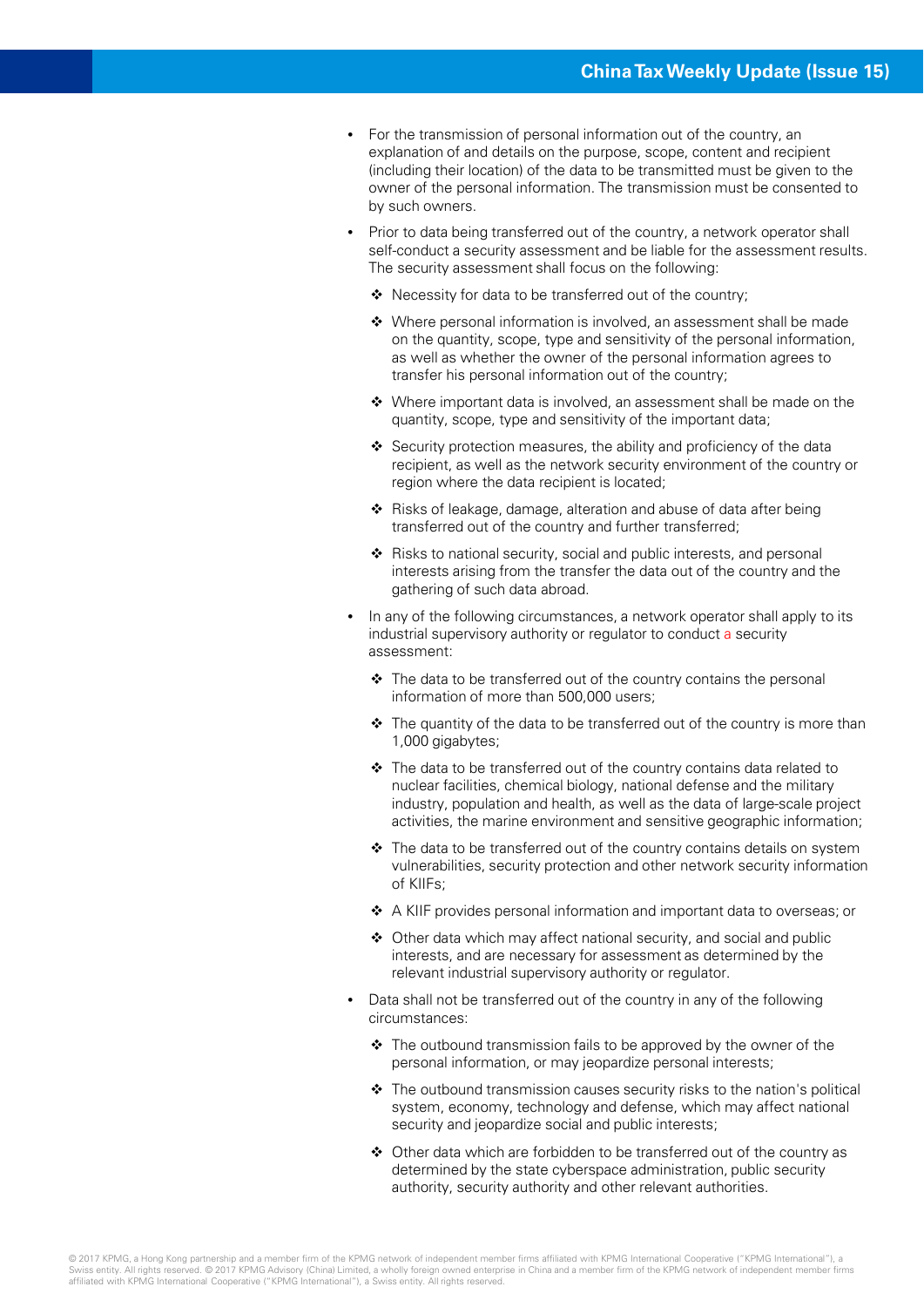Issuance date: N/A Effective date: N/A

Relevant industries: All Relevant companies: MNEs Relevant taxes: N/A

Potential impacts on businesses:

• Risks of being challenged due to non-compliance issues increased

You may click [here](https://www.un.org/development/desa/en/news/ecosoc/intl-coop-tax-ecosoc.htmlhttps:/www.un.org/development/desa/en/news/ecosoc/intl-coop-tax-ecosoc.html) to access full content of the circular.

## Reference: N/A<br>
2017 UN TP manual and UN model tax treaty updates

#### **2017 UN Transfer Pricing Manual released**

The United Nations (UN) Committee of Experts on International Cooperation in Tax Matters (UN Committee) released its revised and updated 2017 United [Nations Practical Manual on Transfer Pricing for Developing Countries](https://www.un.org/esa/ffd/wp-content/uploads/2017/04/Manual-TP-2017.pdf) (2017 UN TP Manual), organised into four parts, as follows:

(i). TP in a global environment;

(ii). Guidance on TP rule design principles and policy considerations;

(iii). Practical implementation of a TP regime in developing countries; and

(iv). Country specific practices, including practices in India, Brazil, China, South Africa, and Mexico.

The 2017 UN TP Manual adds new chapters on intragroup services, intangibles, cost sharing agreements, and business restructuring. The new intangible chapter is aligned with OECD/G20 base erosion profit shifting (BEPS) plan TP work. The 2017 UN TP Manual also includes updated guidance on TP documentation, including a discussion of country-by-country (CBC) reporting.

The China Country Practice chapter of the 2017 UN TP Manual adds supplementary guidance on "market premium" (paras. D.2.4.4.10 to D.2.4.4.12). This is defined as "the additional profit derived by an MNE by operating in a jurisdiction with unique qualities impacting on the sale and demand of a service or product." By this definition, market premium is the amount of additional profit that accrues from the ability to charge higher prices in a location as compared to elsewhere in the world (e.g., EU-made luxury leather products in China). The SAT had briefly mentioned market premium in the original 2013 China Country Practice chapter, and the 2017 update explains this further. In addition to the luxury goods sector, the SAT identified the pharmaceuticals and automotive industries as sectors that may potentially give rise to market premiums.

The concept of market premium may be distinguished from that of marketing intangibles. Even if the Chinese subsidiary has not contributed to the creation of China-specific marketing intangibles, a pure market premium concept could, in principle, be used to justify the attribution of additional profits to the Chinese subsidiary. This would be due to the willingness of Chinese consumers to pay higher prices for goods. This could, conceptually speaking, apply even when the brand image built up through investments in the home country.

This being said, the examples on market premium set out in the China Country Practice chapter provide illustrative cases where the Chinese subsidiary was "involved in heavy marketing and sales activities to build the brand image among Chinese consumers" or has "undertaken significant promotion activities to educate Chinese customers who had known nothing about the brands before." These examples appear to envisage China market premium arising in cases where a BEPS-style DEMPE (development, enhancement, maintenance, protection, exploitation) analysis might also view intangible value being created in China. As such, the SAT's updated 2017 China Country Practice chapter guidance might be more readily linked to the global TP developments at a concepts level. However, this does not necessarily make TP disputes between countries easier to resolve, as there may still be differing views on the relative value contribution of the activities carried out in China.

Among the new developments, the China Country Practice chapter also suggests that Chinese subsidiaries who have helped build brand value among Chinese consumers should be attributed additional revenues and profits if Chinese consumers choose to buy the products outside of China due to the high prices in Chinese stores.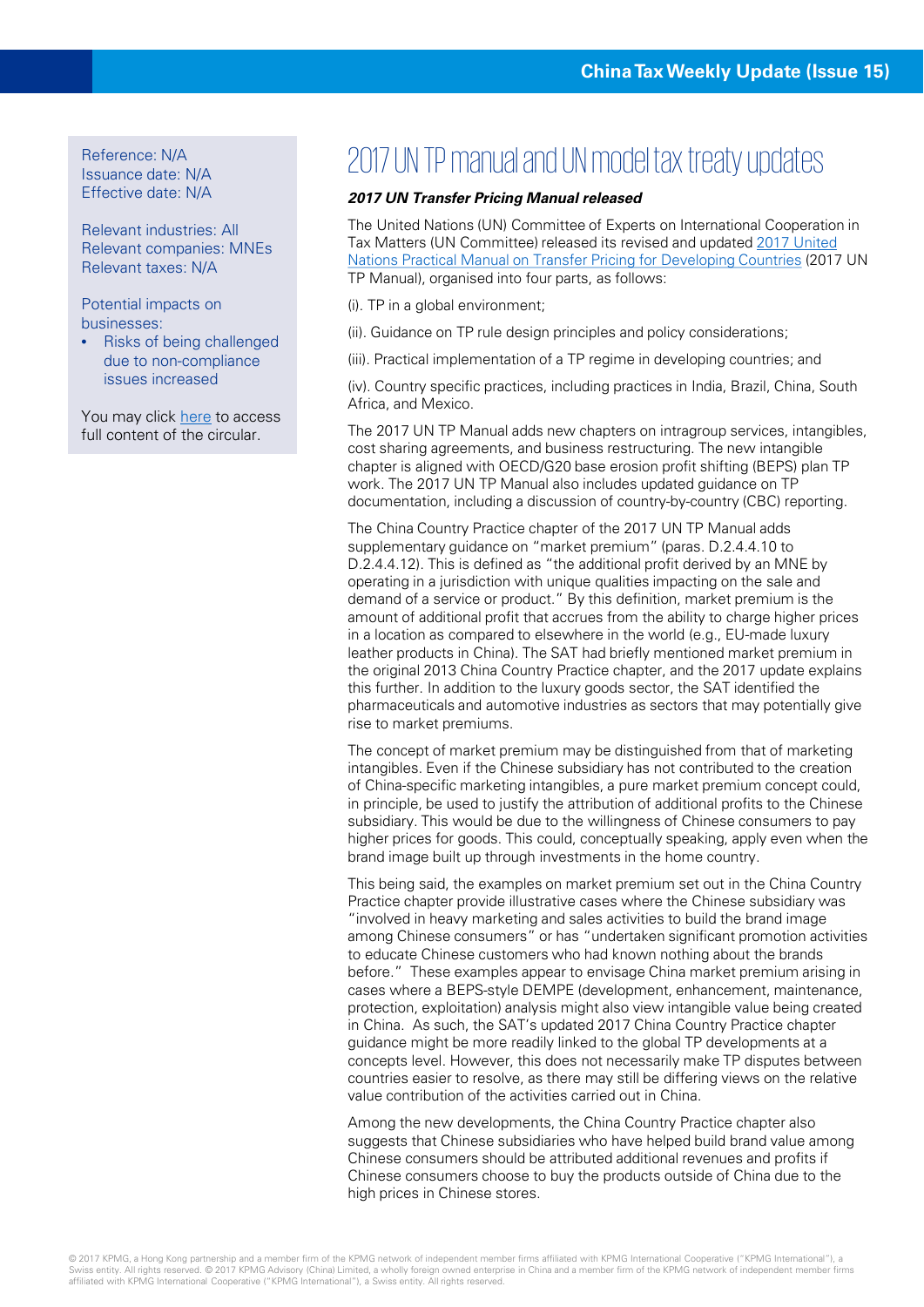#### **UN Model Tax Treaty updated**

The UN Committee also reached agreement on several items for a planned 2017 update to the United Nations Model Double Taxation Convention between developed and developing countries (UN model tax treaty). The items agreed during the April 3-6 session in New York, include, inter alia:

- A new article allowing withholding tax on payments for technical services;
- New text to address tax treaty abuse, combining a detailed limitation on benefits (LOB) provision (based on the US model) with a principal purpose test (PPT). The UN committee goes further than the OECD dues, in its multilateral instrument (MLI) to implement BEPS tax treaty provisions, as the OECD proposes that the PPT could be used alone or in combination with a simplified LOB, with a detailed LOB (by itself) as an alternative.
- Further work on the Commentary to the UN model tax treaty concerning how the royalty article relates to the use of machinery;
- Revised UN model tax treaty article on international transport (bringing the article in line with OECD provisions;
- A provision on indirect transfer of land-rich companies; and
- A revised Guide to MAP (G-MAP).

Issuance date: N/A Effective date: N/A

Relevant industries: All Relevant companies: All Relevant taxes: N/A

Potential impacts on businesses:

- Operational cost reduced
- Tax certainty increased

You may click [here](http://www.chinatax.gov.cn/n810219/n810729/n811748/c2548019/content.html) to access full content of the circular.

## Reference: N/A China-Portugal tax treaty interest WHT relief enhanced

China's State Administration of Taxation (SAT) on 7 April 2017 signed an agreement with Portugal to clarify and enhance the interest WHT exemption provisions under the China-Portugal tax treaty.

The modifications are intended to reduce the tax burden on financing costs paid cross-border and should support greater bilateral investment and trade. Chinese enterprises have, in recent years, made extensive investments in Portugal's financial services sector and the treaty enhancements would be expected to further support this.

The full text of the agreement are yet to be released by the relevant authorities and we will publish this once available.

© 2017 KPMG, a Hong Kong partnership and a member firm of the KPMG network of independent member firms affiliated with KPMG International Cooperative ("KPMG International"), a Swiss entity. All rights reserved. © 2017 KPMG Advisory (China) Limited, a wholly foreign owned enterprise in China and a member firm of the KPMG network of independent member firms affiliated with KPMG International Cooperative ("KPMG International"), a Swiss entity. All rights reserved.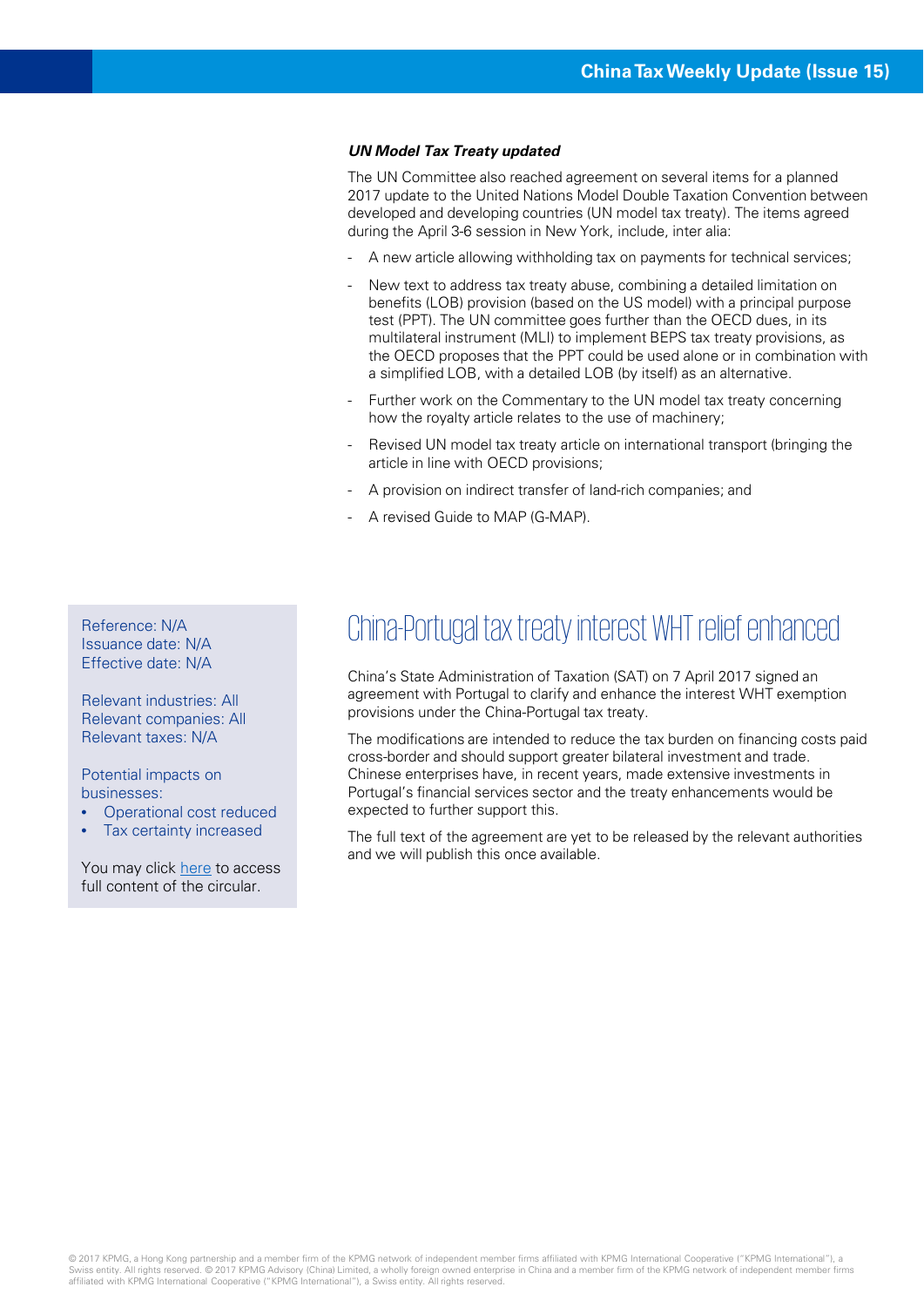Reference: Cai Shui [2017] No. 23 Issuance date: 21 March 2017 Effective date: 1 January 2016 to 31 December 2020

Relevant industries: Financial industry Relevant companies: Securities and futures institutions Relevant taxes: CIT

Potential impacts on businesses:

Compliance risks due to regulatory uncertainties reduced

You may click [here](http://szs.mof.gov.cn/zhengwuxinxi/zhengcefabu/201704/t20170406_2575696.html) to access full content of the circular.

Reference: Cai Shui [2017] No. 22 Issuance date: 21 March 2017 Effective date: 1 January 2016 to 31 December 2020

Relevant industries: Financial industry Relevant companies: Financing (credit) guarantee organisations for SMEs Relevant taxes: CIT

Potential impacts on businesses:

Compliance risks due to regulatory uncertainties reduced

You may click [here](http://szs.mof.gov.cn/zhengwuxinxi/zhengcefabu/201704/t20170406_2575695.html) to access full content of the circular.

## CIT deductions for reserve contributions made by securities companies

On 21 March 2017, the Ministry of Finance (MOF) and the SAT jointly issued Cai Shui [2017] No. 23 ("Circular 23"). This clarifies the tax deduction position for contributions to reserves, made by enterprises in the securities industry, for Corporate Income Tax (CIT) purposes. The circular is effective from 1 January 2016 to 31 December 2020.

In 2012, the MOF and the SAT had issued [Cai Shui \[2012\] No. 11](http://szs.mof.gov.cn/zhengwuxinxi/zhengcefabu/201202/t20120227_631007.html) ("Circular 11"), which previously clarified the tax deduction rules for reserve contributions by securities industry companies. Circular 11 was due to expire on 31 December 2015.

Circular 23 continues the tax deduction rules as set forth in Circular 11. The reserve contributions made by institutions engaged in securities or futures business shall be allowed as a tax deduction, provided they are accrued based on the mandated ratios and/or do not exceed the limits at stated in the circular.

The types of reserves in scope include, for the securities industry, stock exchange risk funds, securities settlement risk funds and securities investor protection funds. For futures business the in-scope reserves include risk provisions made by futures exchanges, risk provisions made by futures companies and futures investor protection funds.

## CIT deduction for reserve contributions made by credit guarantee organisations for SMEs

On 21 March 2017, the MOF and the SAT jointly issued Cai Shui [2017] No. 22 ("Circular 22"). This clarifies the CIT deduction position for reserve contributions made by organisations engaged in providing financing (credit) guarantee services to small and medium-sized enterprises (SMEs). The circular is effective from 1 January 2016 to 31 December 2020.

In 2012, the MOF and the SAT had issued [Cai Shui \[2012\] No.25](http://szs.mof.gov.cn/zhengwuxinxi/zhengcefabu/201204/t20120419_644286.html) ("Circular 25"), which previously clarified the tax deduction rules for reserve contributions by the aforesaid organisations. Circular 25 was due to expire on 31 December 2015.

Circular 22 continues the tax deduction rules as set forth in Circular 25, i.e., eligible organisations engaged in providing financing (credit) guarantee services to SMEs are allowed to deduct the following contributions to reserves when calculating CIT:

(i). Contributions to guarantee compensation reserves in an amount not exceeding 1% of the year-end guarantee liability balance; and

(ii). Contributions to unearned premium reserves in an amount not exceeding 50% of the guarantee fee income of the year.

Organisations engaged in providing financing (credit) guarantee services to SMEs must meet certain requirements to enjoy the tax deduction rules. This remains unchanged from Circular 25, as do the application procedures.